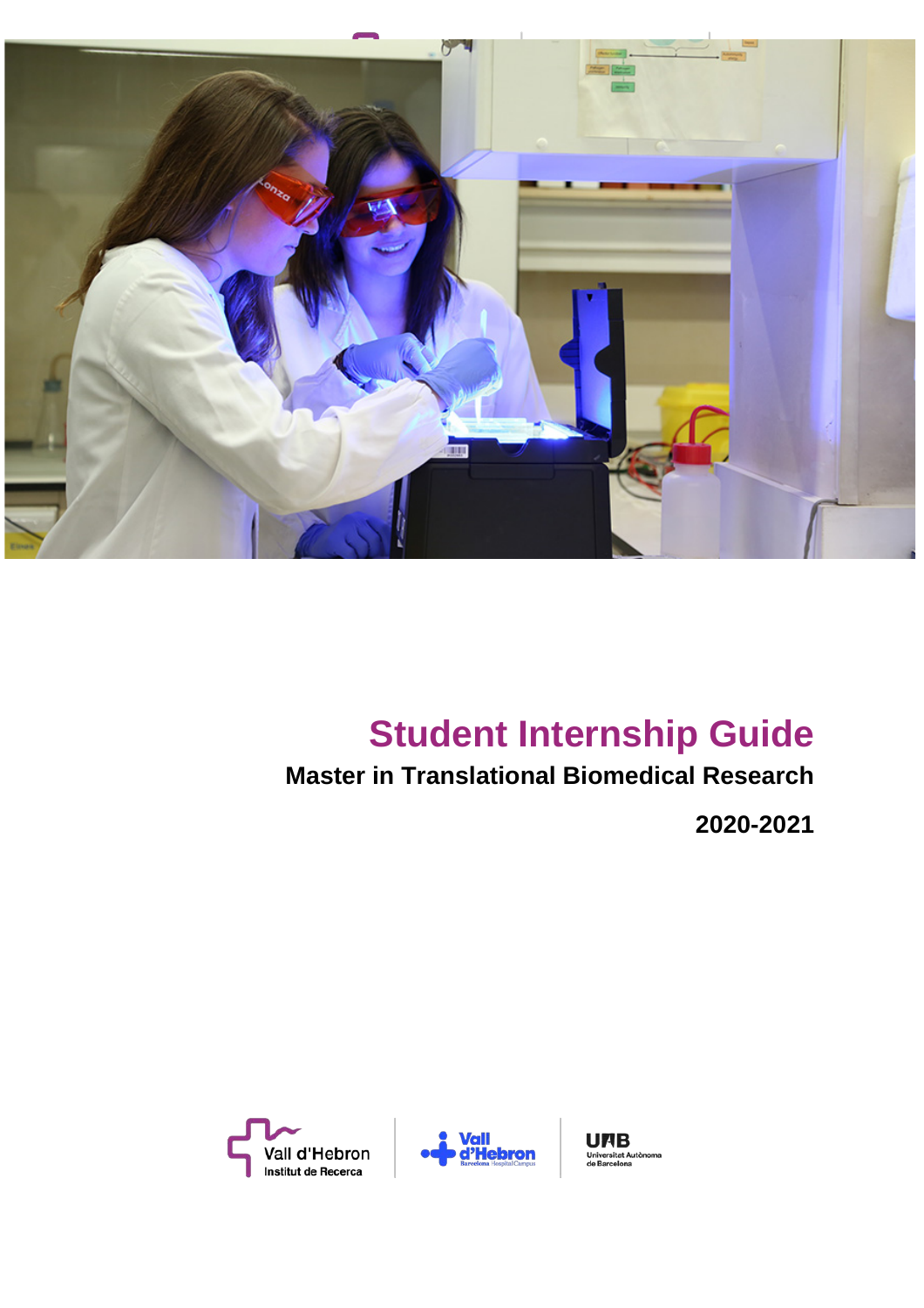



### **Purpose**

The purpose of this guide is to report on the regulation of academic internships of students of the VHIR's Master in Translational Biomedical Research, clarifying and simplifying processes related to its management.

The regulatory framework under which this guide falls, and students need to know is:

- Royal Decree 592/2014 of 11<sup>th</sup> of July, by which the external academic internships of university students are regulated.
- The Statute of the university student, approved by Royal Decree 1791/2010 of  $30<sup>th</sup>$  of December.
- The rules of external academic internships adopted by the Governing Council of the UAB on 10<sup>th</sup> of December 2014.

For more information on external academic internships consult the website of the [UAB.](http://www.uab.cat/web/estudiar/grau/informacio-academica/practiques-externes-1345662180331.html)

## **The Master's Degree Intership**

The Internship Module (15 ECTS) corresponds to a very practical laboratory work and aims to consolidate, refine and complete the knowledge and training acquired through different theoretical modules of the master. The aim of this stay is that students gain experience and learn to function in the professional environment, whether in the public or private sector.

During the second semester of the course, students must do an internship that can be carried out in the laboratories of VHIR or in collaborating entities, such as companies, institutions and public and private entities, within the national and international level. **During this period, students will have an internship supervisor at the collaborating institution and an academic tutor at VHIR**  who will oversee their work in order to ensure the proper development of the internship.

Exceptionally, due to the COVID pandemic situation, this year students will be able to start their internship in the first semester to ensure they have enough time along the course to complete the total required hours, despite possible capacity restrictions in the labs or partial confinements.

In order to facilitate access to information on the research projects available, internship offers for master students will be published on the website [\(http://master.vhir.org/\)](http://master.vhir.org/). Each offer will contain a brief description of the training project to develop, as well as the requirements for the candidate and contact details for those interested.

| VHIR-DCN-NI-002 | Version: | Date: 15/09/2020 | . 2 of 11<br>Page: |
|-----------------|----------|------------------|--------------------|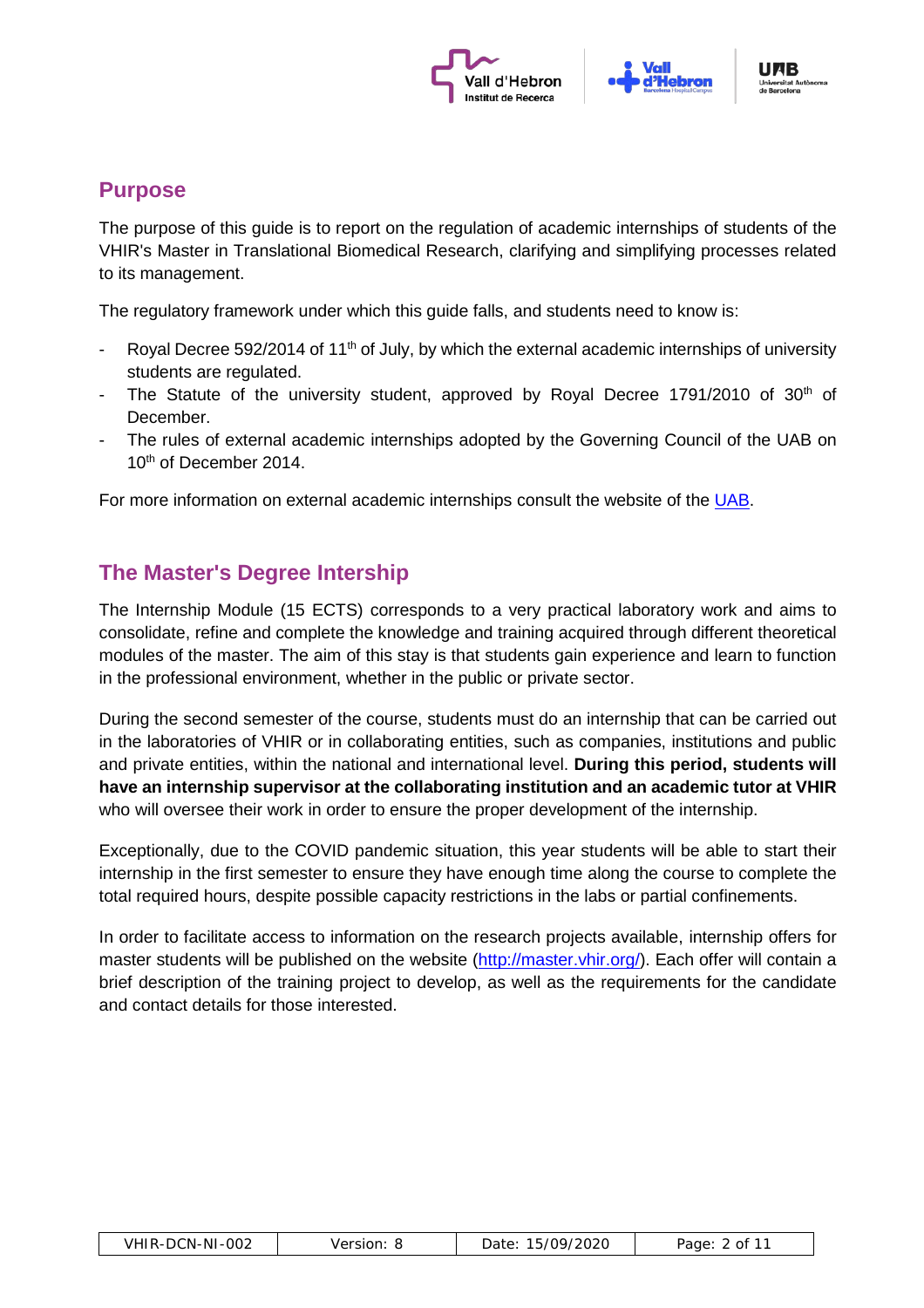



## **Educational cooperation agreement**

**Any training period must be governed by an educational cooperation agreement (internship agreement) for conducting academic internships**. VHIR, the student and the collaborating entity (the latter only in case it is other than the VHIR itself) must sign a specific agreement to establish the student's training project and collect the specific conditions to develop the internship.

Once the student has a research group, company or institution to do the internship, he/she must:

- 1. **Define the research project with the internship supervisor**.
- 2. **Validate the research project with the academic tutor**.

Student must contact the academic tutor and explain the research project agreed with the supervisor so that the tutor can approve it. It is very important to give a detailed explanation of the internship project, including general hypothesis, objectives and the working plan (follow the template "Internship Proposal" in Annex 1). For the approval of the project, the tutor will evaluate if the project is appropriate, clear and achievable within the given time.

The academic tutor will inform the Academic Affairs Office when the proposal has been approved in order to manage the internship agreement. **The internship cannot start until the academic tutor approves the proposal**.

#### **3. Sign the internship agreement**

Student must inform the Academic Affairs Office the interest in arranging an internship agreement through the request form for internship agreement available at the student's virtual classroom [\(http://aulavirtual.vhir.org\)](http://aulavirtual.vhir.org/).

Once the request has been submitted by the student and the proposal has been approved by the academic tutor, the Academic Affairs Office will manage the specific internship agreement and will inform the student when the formalities are completed to sign the document.



#### **The student can only begin the internship after all parties have signed the internship agreement**.

## **Duration and schedule**

The internship will last 365 hours at least, which is equivalent to approximately 11 intensive weeks stay of 35 h/week. The work schedule will be agreed between the internship supervisor and the student.

The timetable for the internship must be, in all cases, on weekdays (Monday to Friday) in the morning and/or afternoon shift, and should be compatible with the student's academic activity. In exceptional justified cases, and under the express request of the internship supervisor, it may request the occasional access on weekend following the procedure established by VHIR (consult with the Academic Affairs Office).

| VHIR-DCN-NI-002 |  |
|-----------------|--|
|-----------------|--|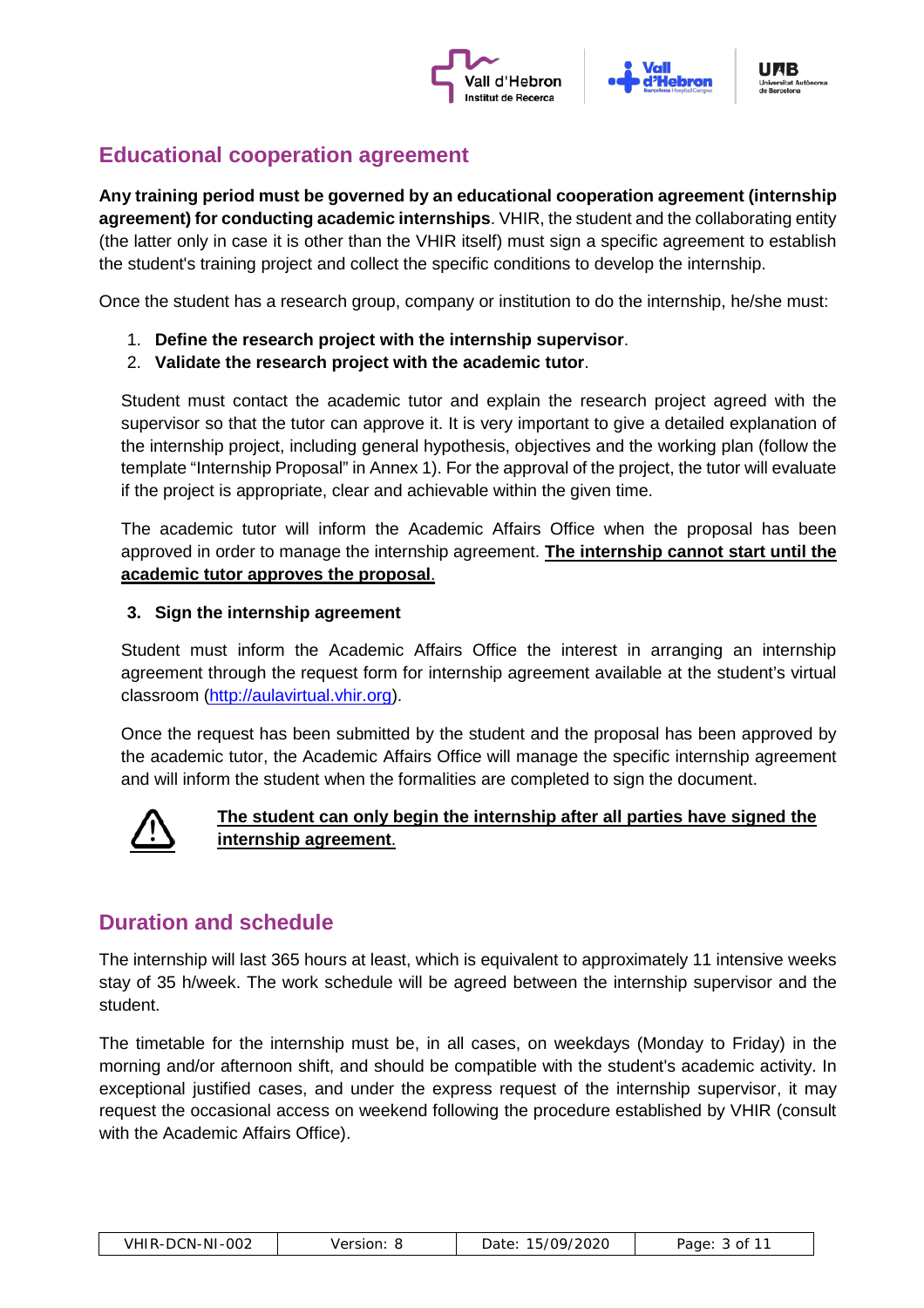



The internship agreement states, among other information, the length (starting/ending dates) of the internship. Should it be necessary to extend this period the student must notify the Academic Affairs Office of VHIR at least 10 days before the end of the period initially agreed.

## **Monitoring and mentoring of the internship**

To carry out the internship the student must have an internship supervisor at the collaborating institution and an academic tutor at VHIR.

**Internship supervisor at the collaborating entity**

The internship supervisor must be a person designated by the collaborating **entity or the VHIR**, with the professional experience and knowledge necessary to carry out an effective supervision. The internship supervisor is the person responsible for **mentoring and evaluating the student** during his/her stay in the laboratory.

The internship supervisor will evaluate the work done by the student during the stay by a final evaluation report (see Annex 2) that must be sent, within the deadline given, to the Academic Affairs Office [\(master@vhir.org\)](mailto:master@vhir.org).

#### **Academic tutor**

VHIR, as an academic centre affiliated to the UAB, will appoint an academic tutor to each student in accordance with procedures established by the University. The academic tutor will be a PhD professor at VHIR.

The functions of the academic tutor are:

- Track the student during the course to ensure a successful training as a master student. This will be achieved by:
	- Being available to coach, assist and support the student.
	- Holding regular meetings with the student
- Guide the student in the writing of the Master's Degree Final Project.
- Coordinate with the internship supervisor of the collaborating entity, if necessary.
- Evaluate the Student Internship Report.

If the student has any problem during the development of the internship at the collaborating entity, the person to report any incident will be the academic tutor at VHIR.



#### **The student is responsible for keeping informed her/his academic tutor throughout the internship period.**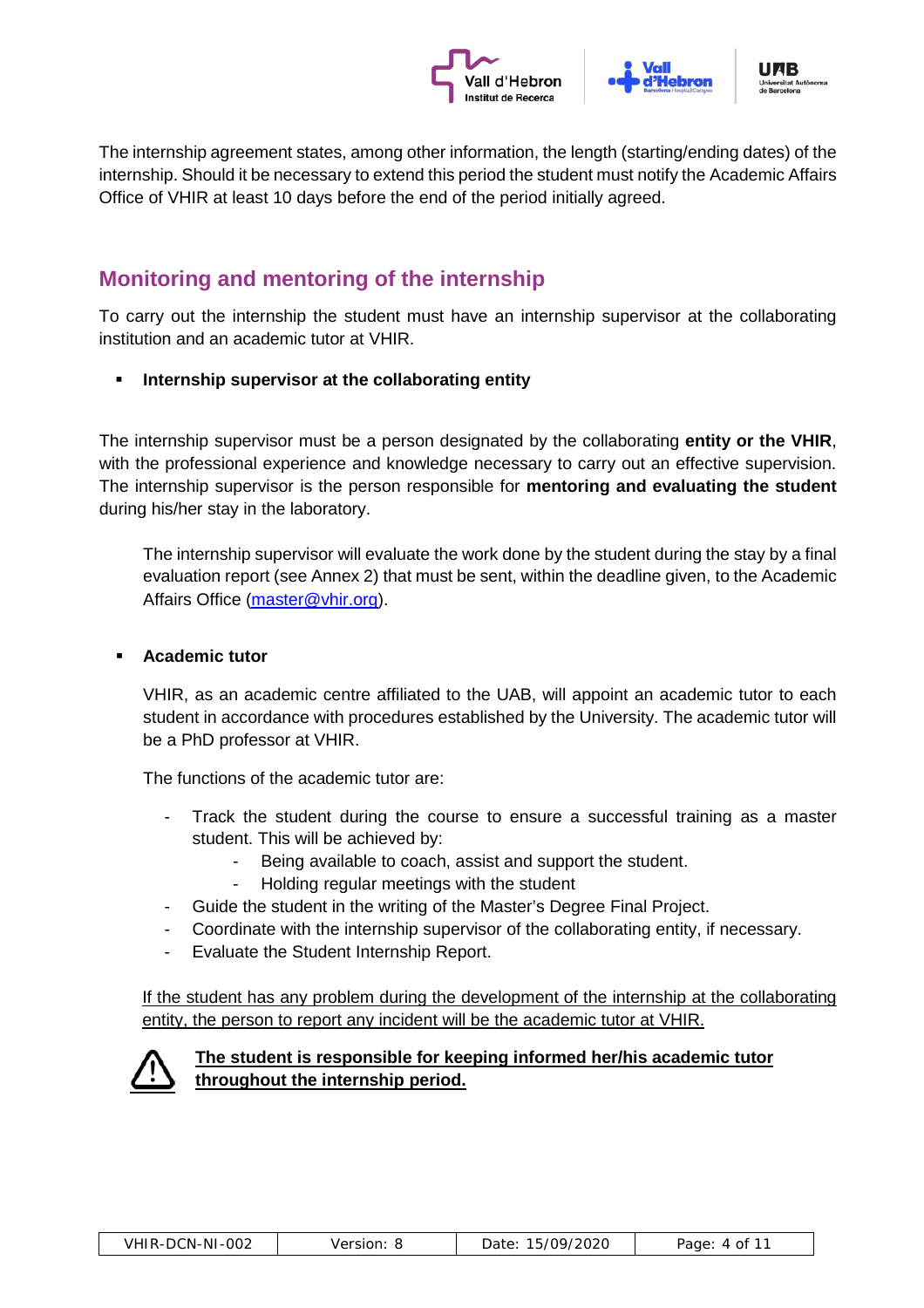



Tutors and students are required to have a minimum of three follow-up meetings, that can be face-to-face or virtual. Meeting must follow the schedule and tasks shown below:

#### **First follow-up meeting**

#### Dates: From the 15<sup>th</sup> to the 26<sup>th</sup> of February 2021<sup>\*</sup>.

**Objectives and tasks**: First contact (or project revision) meeting. Tutors will meet with their students individually or in groups.

In this first meeting, students will explain their research project to the tutor including changes or adjustments over the initial proposal. Tutor will also guide the student to develop a successful project.

At this point the student will have to define if the Master's Degree Final Project will verse on her/his practical work on the internship or will be merely bibliographic.

\*This first meeting can take place before the established dates, for instance, by the time students plan to start the internship and have to discuss the research project with the tutor to approve it. In this cases, it is recommended to repeat the meeting in February just to check if everything is going well with the project and discuss possible changes and how to set up the Master's Final Project.

#### **Second follow-up meeting**

#### **Dates: From the 19th to the 30th of April 2021.**

**Objectives and tasks**: Midterm evaluation to oversee the internship development.

This follow-up meeting will be individual and preferably in person to ensure the proper follow-up of the student. Students doing their internship abroad can meet the tutor using online platforms.

#### **Third follow-up meeting**

#### **Dates: From the 1st to the 15th of June 2021.**

**Objectives and tasks**: Last follow-up meeting, to analyse the results obtained by the student and make a global assessment of the training period.

As for the previous one, an individual and fact-to-face meeting is preferred. Students doing their internship abroad can meet the tutor using online platforms.

At least two days before the last meeting, students must have delivered to their tutor a **pre-final version of the Student Internship Report** (Annex 3). Then, students will have the opportunity to modify the report and include changes or recommendations given by the tutor before uploading the **final version of the Student Internship Report** in the student's virtual classroom [\(http://aulavirtual.vhir.org\)](http://aulavirtual.vhir.org/).

| VHIR-DCN-NI-002 |
|-----------------|
|-----------------|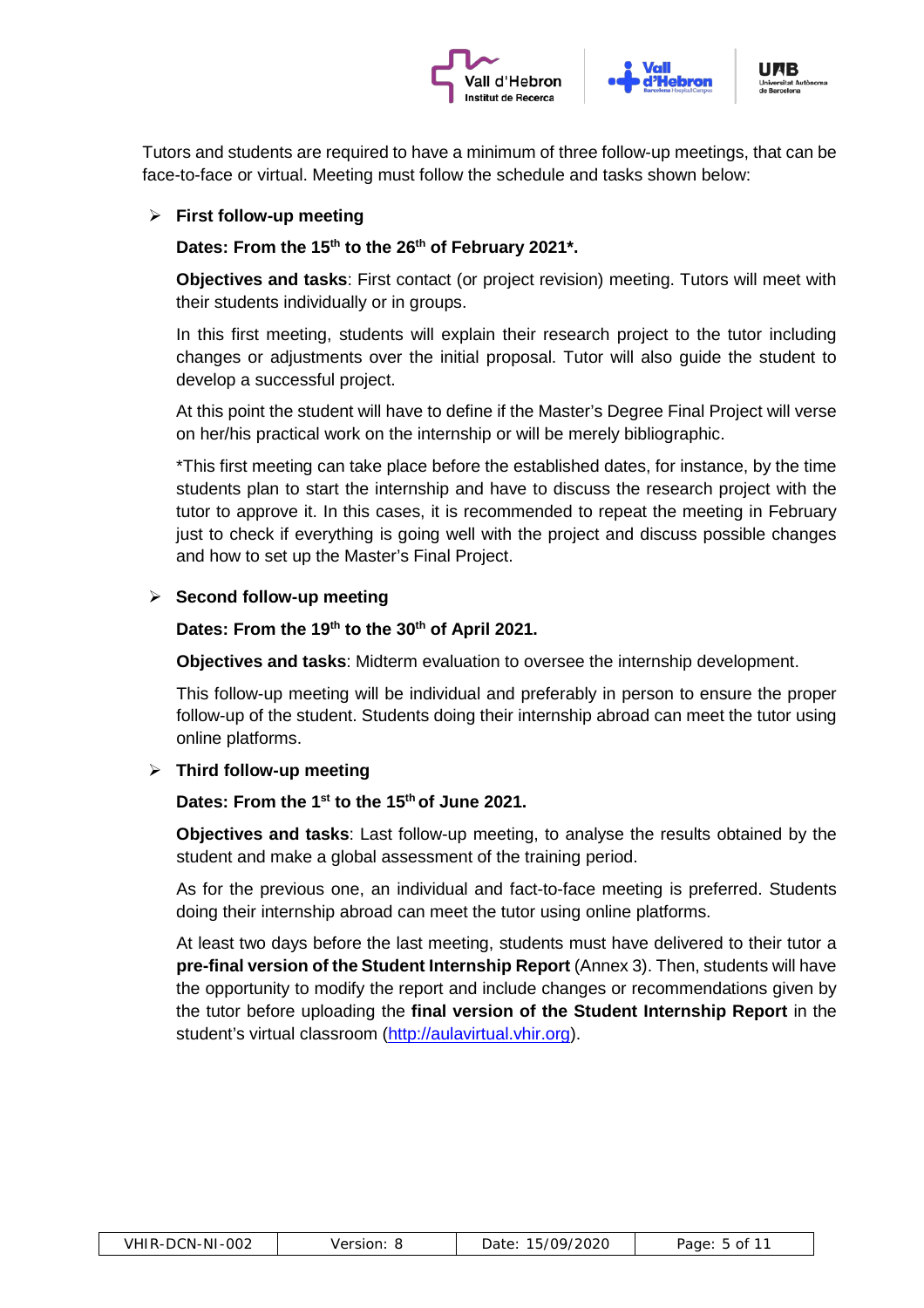



## **Rights and duties of the students**

VHIR students doing internships have the rights and duties established by the ninth article of the Regulations of Academic External Internship of the UAB (Governing Council Agreement of 10 December 2014).

[http://www.uab.cat/doc/DOC\\_NormativaPractiquesExternes](http://www.uab.cat/doc/DOC_NormativaPractiquesExternes)

## **Permit system**

The students are entitled to the following permit system:

- For exams, whether partial or final: the student has an all-day permit for the day of the exam.
- For tutoring: the student has permission for the indispensable hours for tutoring.
- For the presentation of academic papers: the student has permission for the indispensable hours to present academic papers.
- For representation and participation in government bodies of the University: the student has permission for the indispensable hours for meetings and electoral processes that apply.
- Medical visit: the student has permission for the indispensable hours to attend the medical visit.
- For other cases jointly approved by the collaborating institution and VHIR.

The student must inform the collaborating institution, in advance, of those absences that are predictable and must submit supporting documents.

## **Regulation at the partner organization**

Students must comply at all times with the applicable regulation at the collaborating entity (VHIR or external) in terms of Occupational Risk Prevention (PRL), data protection, confidentiality and intellectual property.

Specially in current situation, students must know and follow the basic prevention regulation at their work place: mandatory safety distance, use of Personal Protective Equipment (PPE), capacities restrictions, etc.

Students doing their internship at VHIR can consult the [VHIR's on-site work plan here.](http://master.vhir.org/wp-content/uploads/2020/09/Back-to-on-site-work-plan-at-VHIR.pdf)

## **Completion of the internship**

The completion date of the internship will be stated in the educational cooperation agreement. From the date of completion, the student will no longer have any link with the entity which is performing the training period or may accredit tenure insurance policy and liability in case of accident in the collaborating institution, therefore **cease of activity by the student must occur immediately on the ending date of the agreement.**

| VHIR-DCN-NI-002 | Version: | Date: 15/09/2020 | Page: 6 of 11 |
|-----------------|----------|------------------|---------------|
|-----------------|----------|------------------|---------------|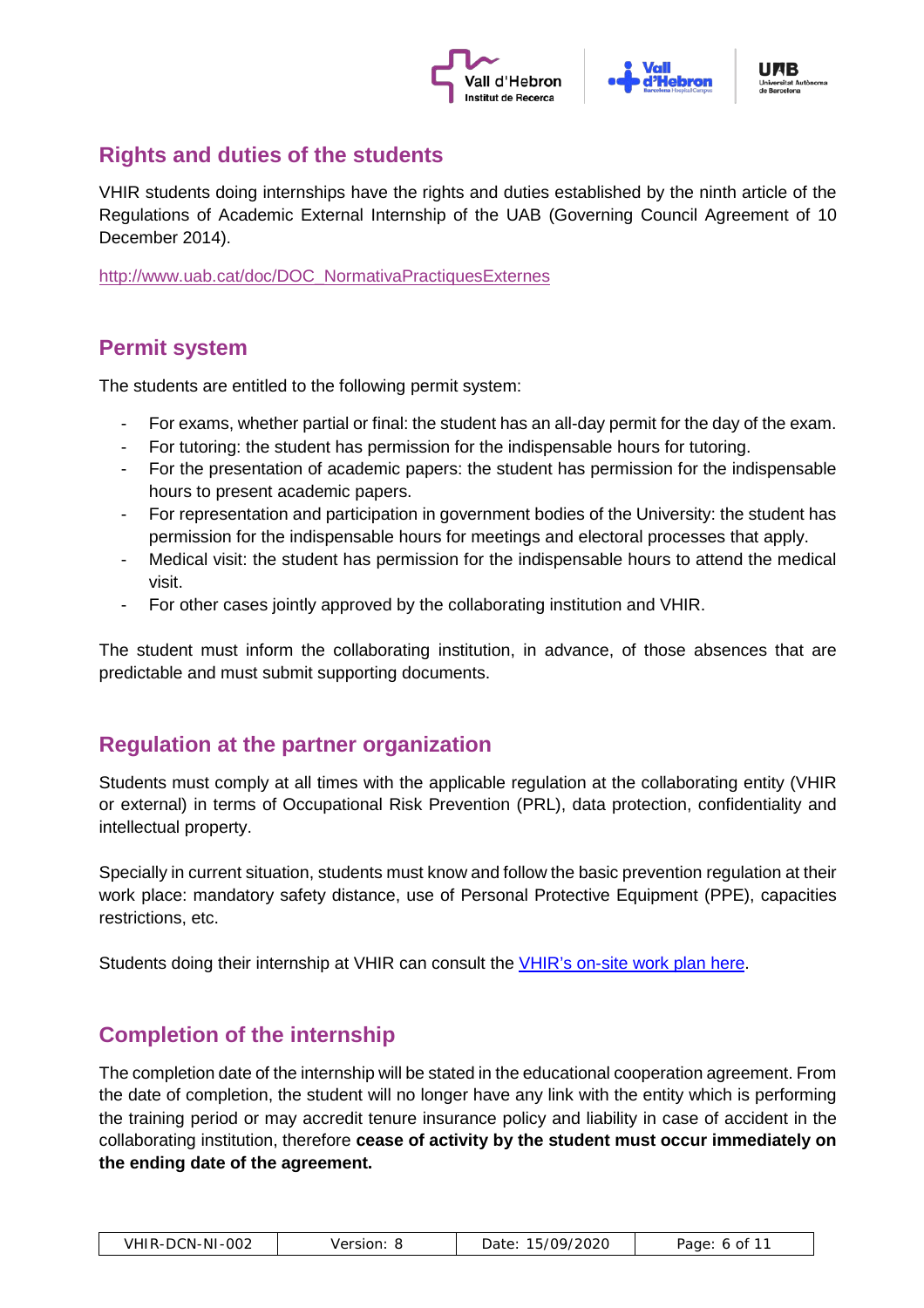



At the end of the internship, the student agrees to follow the regular procedures established in each case by the collaborating entity, such as, inform to Human Resources department, return the identification card, fill some forms and surveys, etc.

In the case of students who do the internship at VHIR, it will be necessary:

- Return the locker key and the ID card to the Laboratory Coordination Office.
- Return the gown to the vending machine (Mediterrania Building) or to Laboratory Coordination Office (Collserola Building).
- Make sure that all raw data, lab notebooks and electronic files are left in the hosting lab.

## **Internship evaluation**

The final evaluation of the internship module will include:

- The final internship report written by the student and evaluated by the academic tutor (30%).
- The assessment report by the internship supervisor at the collaborating entity (70%).

The students must deliver their final internship report through the Virtual Classroom **by the 1st of July 2020**.

Only under exceptional conditions (serious illness, accident, hospital stay, etc.) and upon request an extraordinary call can be set on September. The internship supervisor must send a justified request to the Master Coordination (master@vhir.org) explaining the reasons for taking the extraordinary call. An internal committee will evaluate each case in order to approve an extraordinary call.

| VHIR-DCN-NI-002 | Version: | 15/09/2020<br>Date: | . $\prime$ of $1^{\circ}$<br>Page: |
|-----------------|----------|---------------------|------------------------------------|
|                 |          |                     |                                    |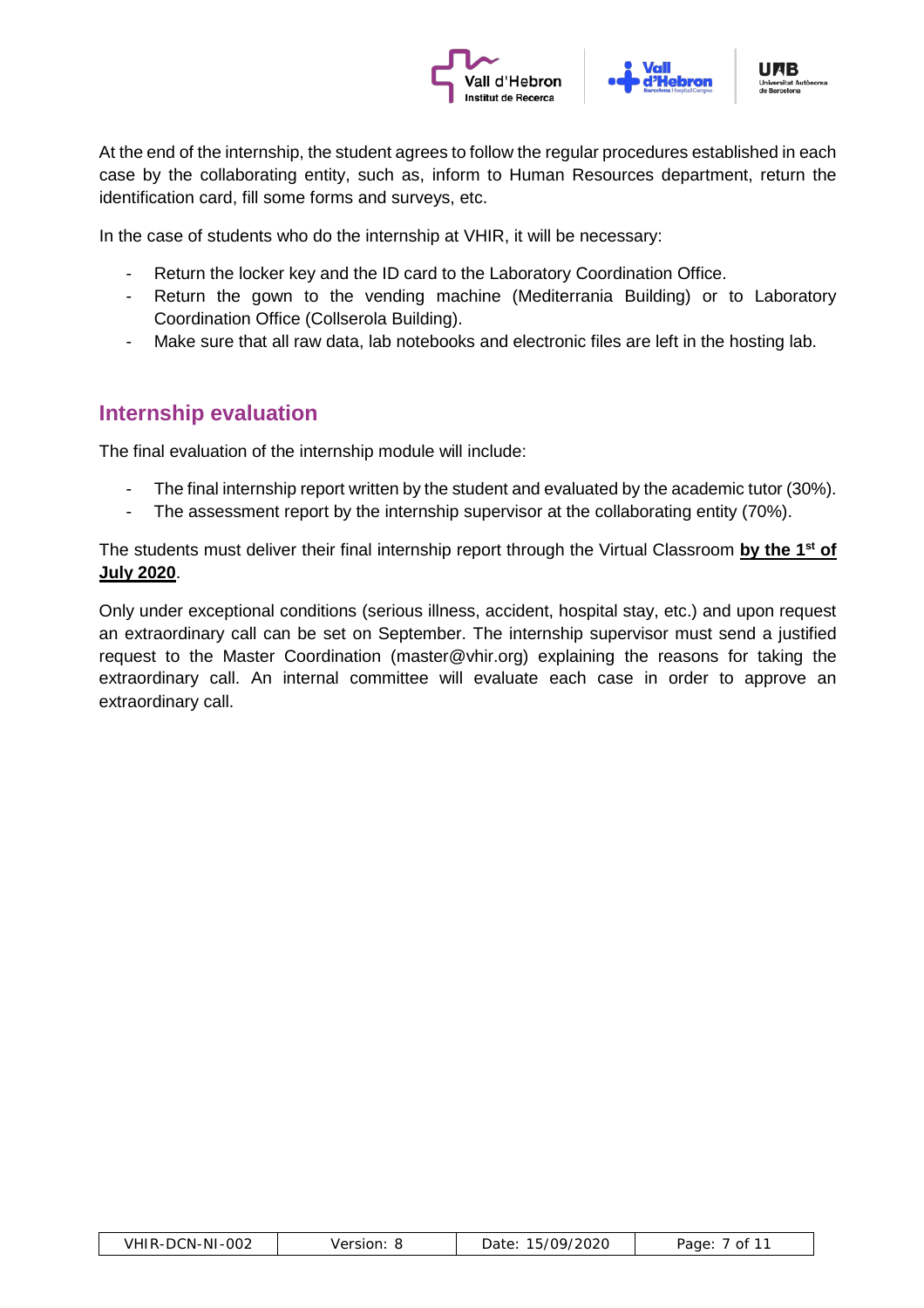





#### **ANNEX 1**

#### **INTERNSHIP PROPOSAL**

*(The maximum extension of this document must not exceed 1 page)*

**Student:** (please, indicate full name, e-mail and phone)

**Internship Supervisor:** (please, indicate full name, e-mail and phone)

**Laboratory/ Entity:**

**RESEARCH PROJECT**

**Hypothesis:**

**Objectives:**

**Working plan and tentative chronogram:**

| VHIR-DCN-NI-002<br>Version: | 15/09/2020<br>Date: . | Page: 8 of 11 |
|-----------------------------|-----------------------|---------------|
|-----------------------------|-----------------------|---------------|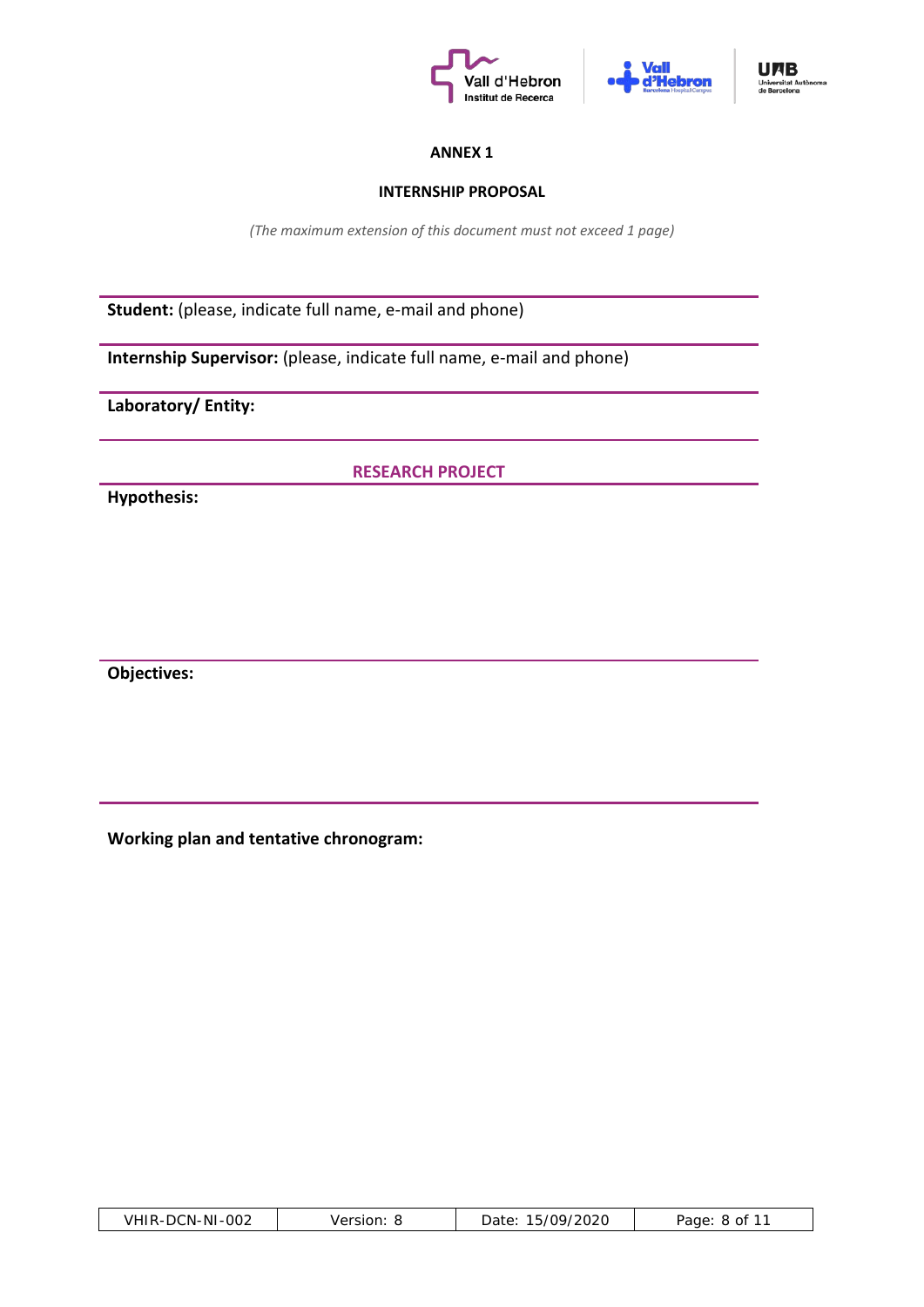





#### **ANNEX 2**

#### **ASSESSMENT REPORT BY THE INTERNSHIP SUPERVISOR AT THE COLLABORATIVE ENTITY**

Assessment report regarding the Educational Collaboration Agreement for training placement of the student ……………………………………………………..

Number of hours done by the student: .................

#### **Score from 0 to 10 (Mark with an X)**

| <b>Technical capacity</b><br><b>Learning capacity</b><br>Capacity to organise and plan the work<br>Oral and written communications skills<br><b>Responsibility</b><br>Adaptability<br><b>Creativity and initiative</b><br>Personal involvement at work<br><b>Motivation</b><br><b>Receptiveness to criticism</b><br><b>Punctuality</b><br>Ability to relate to others and the environment<br>Ability to work in team | 0 | 1 | $\mathbf{2}$ | 3 | 4 | 5 | 6 | 7 | 8 | 9 | 10 |
|----------------------------------------------------------------------------------------------------------------------------------------------------------------------------------------------------------------------------------------------------------------------------------------------------------------------------------------------------------------------------------------------------------------------|---|---|--------------|---|---|---|---|---|---|---|----|
|                                                                                                                                                                                                                                                                                                                                                                                                                      |   |   |              |   |   |   |   |   |   |   |    |
|                                                                                                                                                                                                                                                                                                                                                                                                                      |   |   |              |   |   |   |   |   |   |   |    |
|                                                                                                                                                                                                                                                                                                                                                                                                                      |   |   |              |   |   |   |   |   |   |   |    |
|                                                                                                                                                                                                                                                                                                                                                                                                                      |   |   |              |   |   |   |   |   |   |   |    |
|                                                                                                                                                                                                                                                                                                                                                                                                                      |   |   |              |   |   |   |   |   |   |   |    |
|                                                                                                                                                                                                                                                                                                                                                                                                                      |   |   |              |   |   |   |   |   |   |   |    |
|                                                                                                                                                                                                                                                                                                                                                                                                                      |   |   |              |   |   |   |   |   |   |   |    |
|                                                                                                                                                                                                                                                                                                                                                                                                                      |   |   |              |   |   |   |   |   |   |   |    |
|                                                                                                                                                                                                                                                                                                                                                                                                                      |   |   |              |   |   |   |   |   |   |   |    |
|                                                                                                                                                                                                                                                                                                                                                                                                                      |   |   |              |   |   |   |   |   |   |   |    |
|                                                                                                                                                                                                                                                                                                                                                                                                                      |   |   |              |   |   |   |   |   |   |   |    |
|                                                                                                                                                                                                                                                                                                                                                                                                                      |   |   |              |   |   |   |   |   |   |   |    |
|                                                                                                                                                                                                                                                                                                                                                                                                                      |   |   |              |   |   |   |   |   |   |   |    |
| Others (please, specify them):                                                                                                                                                                                                                                                                                                                                                                                       |   |   |              |   |   |   |   |   |   |   |    |
|                                                                                                                                                                                                                                                                                                                                                                                                                      |   |   |              |   |   |   |   |   |   |   |    |
|                                                                                                                                                                                                                                                                                                                                                                                                                      |   |   |              |   |   |   |   |   |   |   |    |

**Global assessment for the student in training (0-10):** 

**Assessment justification:**

**Comments or improvement suggestions:**

On\_\_\_\_\_\_\_\_\_\_\_\_, \_\_\_\_\_\_\_\_\_\_\_\_\_2021

The internship supervisor,

(Name and signature)

| VHIR-DCN-NI-002 | Version: | Date: 15/09/2020 | Page: 9 of 1 <sup>1</sup> |
|-----------------|----------|------------------|---------------------------|
|-----------------|----------|------------------|---------------------------|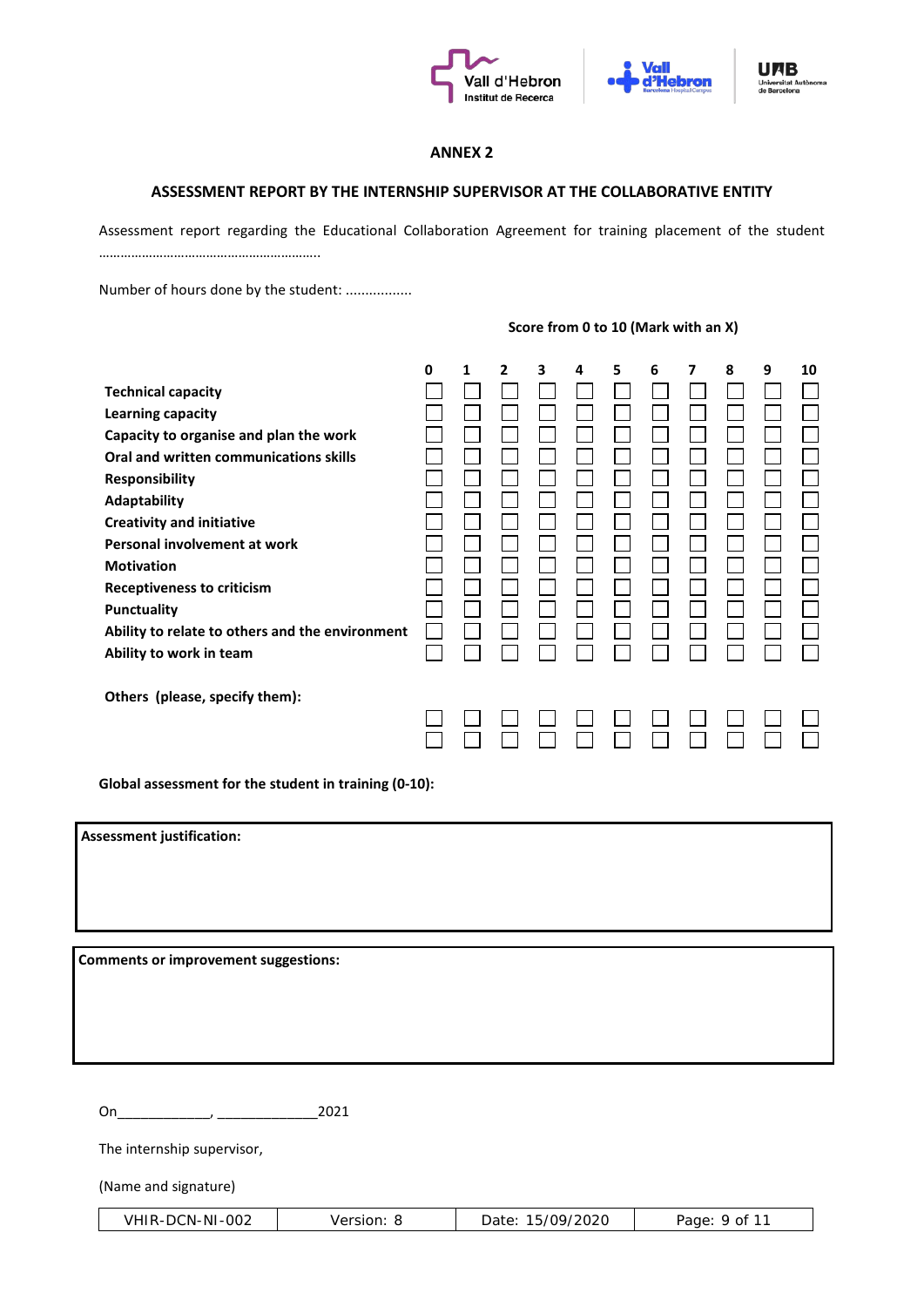





#### **ANNEX 3**

#### **STUDENT INTERNSHIP REPORT**

*(The maximum extension of this document must not exceed 2 pages)*

#### **1) Student information**

Name and surname:

DNI/ NIE/ Passport:

Degree: Master in Translational Biomedical Research

Faculty/School: Vall d'Hebron Research Institute (VHIR).

**2) Data from the collaborating entity where they have carried out the internship**

Entity: NIF (Tax number):

Area / Department / Service:

Internship Supervisor:

**3) Summary of the research project, specifying hypothesis, objectives and working plan (experimental design and tasks).**

**4) Assessment of the tasks carried out. Summary of main problems and the process followed to solve them (deviations and contingency plans).**

| VHIR-DCN-NI-002 | Version: | 15/09/2020<br>Date: | 10 of 11<br>Page: |
|-----------------|----------|---------------------|-------------------|
|-----------------|----------|---------------------|-------------------|